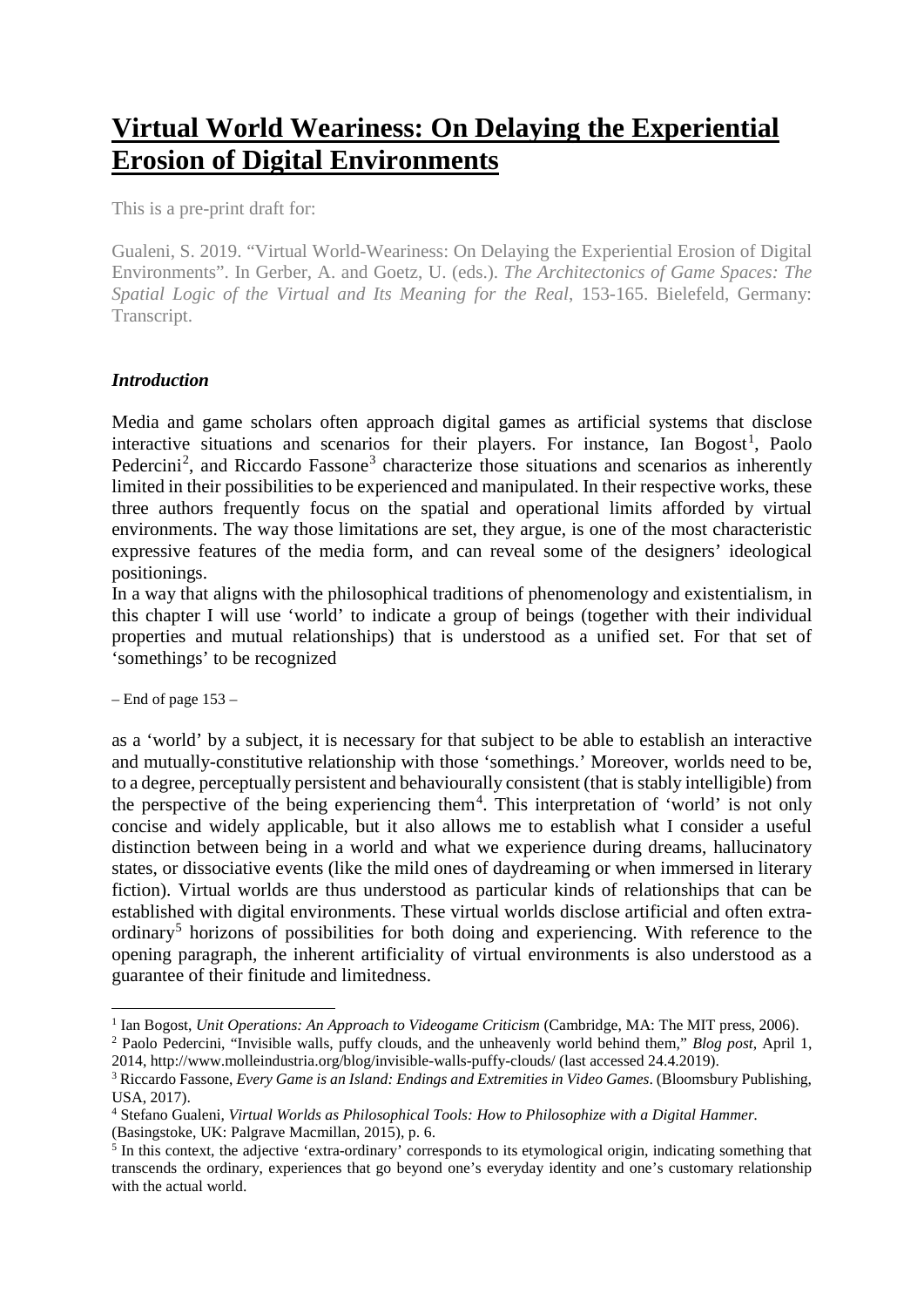The qualities and affordances that were just discussed are not exclusive to digital game spaces, but characterize practices and interactions that take place in relation to a variety of world-disclosing technologies<sup>[6](#page-1-0)</sup>.

– End of page 154 –

In light of this observation, the question of why this chapter specifically focuses its attention on digital games and on their inevitable (spatial) boundedness emerges as a relevant one to ask. The core of my argument as to why videogame environments are particularly relevant technologies to examine lies first and foremost in their being experientially configured and encountered as 'worlds'. As worlds, the artificial and interactive spaces of digital games allow us to play with (and around) their affordances and their technical limitations, and to extract meaning and pleasure from both of them. It is interesting to observe that – in several languages including English – the term 'play' does not only signify an enjoyable, non-serious activity, but it also indicates the limited space in which a mechanism can move and perform its operations. From this standpoint, the creators of any kinds of virtual worlds can be recognized as holding a position of power in relation to their audience, as the former largely configure the possibility space of 'play' for the latter<sup>[7](#page-1-1)</sup>.

– End of page 155 –

**.** 

A common understanding of the role of a game developer includes establishing (or at least partially establishing) what is interactively and perceptually available in (video)game environments: what elements and behaviors those worlds include and allow, and what is – instead – left out of their 'possibility horizon'. The term 'possibility horizon' references the Ancient Greek origin of the term 'horizon', ὄρος (*oros*), which denotes a frontier – a spatial limit. On this etymological foundation, 'horizon' is used here to indicate the spatial and operational boundaries that a (video)game environment affords its players.

<span id="page-1-0"></span><sup>6</sup> In his 1990 book *Technology and the lifeworld: from garden to earth*, American philosopher of science and technology Don Ihde presented his understanding of the implications of technologies by analysing the ways in which they contribute to how reality can be experienced and interpreted by human beings. Among the four kinds of human-technology relations he discusses, the third - that of 'alterity relations' - is specifically relevant for our discussion. In alterity relations, according to Ihde, technologies do not filter or enhance our capabilities for interaction and perception, but are the very *terminus* of our experience. These technologies give their users access to artificial contexts for experience and interaction (while the everyday world - not having an active role in this relationship - remains in the background of the experience) (Ihde 1990). Commonly used examples to exemplify alterity relations are the activities of getting money from an ATM machine or playing a digital game.

<span id="page-1-1"></span><sup>7</sup> I consider it necessary to add the adverb 'largely' in this sentence, as the 'possibility space' of a virtual world cannot be deemed as uniquely determined by the intentions of programmers, designers, or creative directors. It inevitably involves a degree of compromise with what the players know about the virtual world in question, what beliefs they hold about it, and what the players desire to do within it. For the developers it is not always possible to predict, determine, and restrain players' aspirations and actions. Digital game glitch-runs and their 'modding' are especially evident examples of how our relationship with those virtual worlds is effectively a negotiation, and not an imposition. The same can be said about various approaches to play that are overtly rebelling against the functional intentions and implicit ideologies that structure game worlds. Transgressive approaches to game rules, game affordances, and game conventions are recognized as forms of social subversion in the works of several authors including, notably, Espen Aarseth and Mary Flanagan. From their theoretical standpoint, subversive play is an important cultural tool that stimulates independent, critical thought, self-reflection, and promotes social change (Aarseth 2007; Flanagan 2009). To quote Fassone on this same point, the rigid borders of a game's formal structure "do not prevent playing from being an intrinsically transformative, interpretative and ideological act." Riccardo Fassone, *Every Game Is an Island: Borders, Endings, Extremities in Video Games* (Doctoral thesis discussed at the department of humanistic studies of the University of Turin, Turin, Italy, 2013), 30.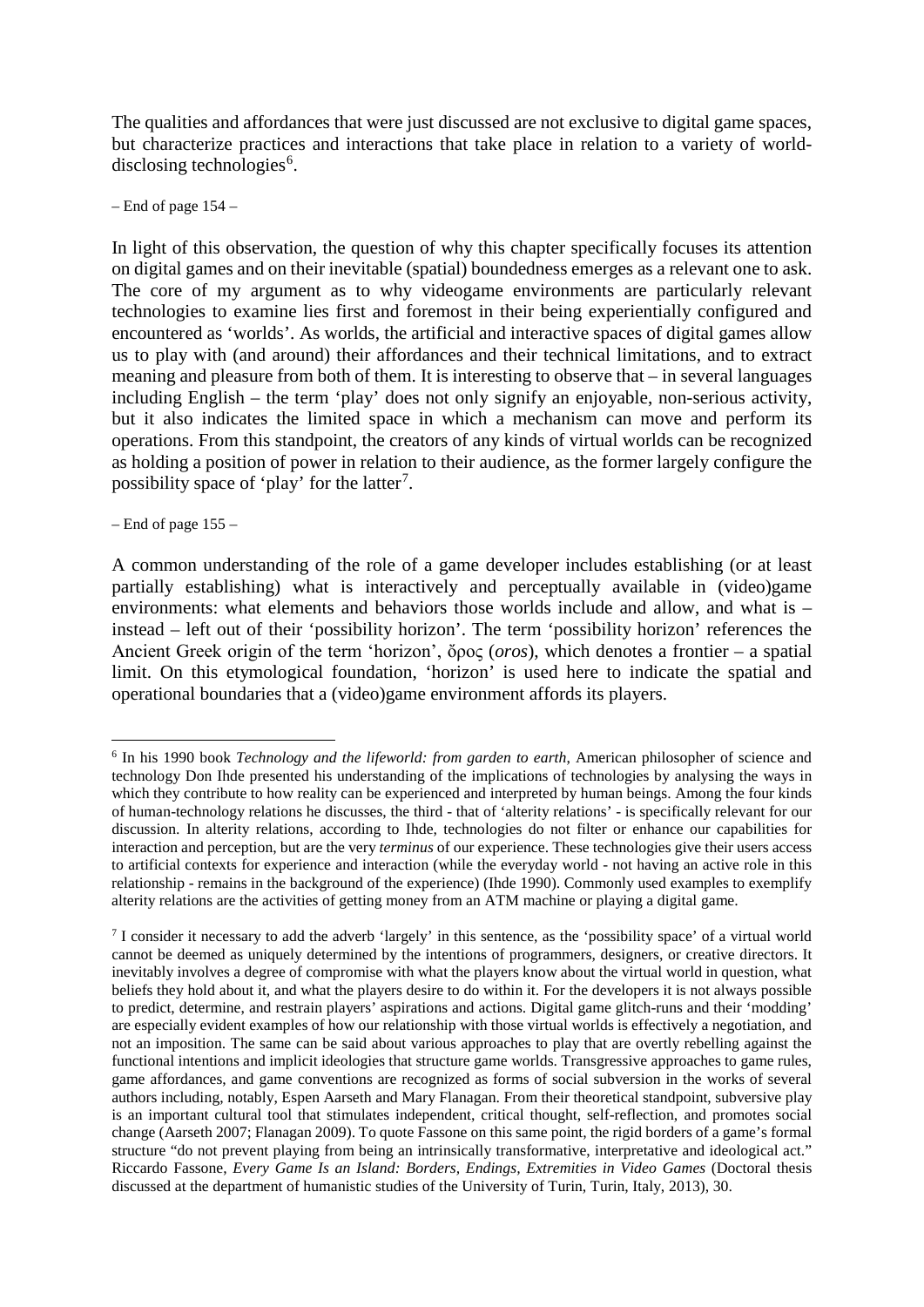#### *Virtual World Weariness*

In this book chapter I will present notions and ideas that originally emerged in the context of my practical involvement with videogames both as a player and as a designer. I will start from discussing a particular feeling that emerge in relation to my playful encounters with the 'possibility horizons' of videogames as described in the previous section. I am referring here to the realization, as a player, that a game environment can be experientially exhausted and is, as such, ultimately banal. In other words, I will examine how our deliberate engagement with the interactive environments of digital games can trigger sensations that are analogous to what Romantic authors referred to as *Weltschmerz* ('world-weariness').

The Romantic idea of *Weltschmerz* can be understood as being almost exactly antithetical to the concept of the 'sublime' embraced during the same period. [8](#page-2-0) If, on the one hand, the Romantic sublime focused on the awe-inspiring vastness of nature and the impossibility for the human senses and the human intellect to ever grasp its size and meaning, on the other hand – for someone experiencing a feeling of *Weltschmerz* – the world appears to be meaningless and dissatisfactory. [9](#page-2-1) Whereas the Romantic poets find themselves inadequate and fragile in relation to a sense of sublime that transcends their perceptual and intellective capabilities, this contrasting

 $-$  End of page 156 $-$ 

**.** 

sense of world-weariness is a close relative of the feeling of hopelessness, and even boredom; it is the realization that our experiences of a world make us progressively more aware of the impossibility of transcendence<sup>10</sup>. In line with these interpretations, in the context of this chapter I will use *Weltschmerz* to indicate the sensation that a certain world is inadequate to satisfy our intellectual and emotional aspirations $11$ .

There are many aspects of our relationships with digital games that can elicit (or be accompanied by) feelings of world-weariness. In analogy with actual-world weariness, the dissatisfaction and the boredom with digital game environments emerges from aspects of their finitude and banality. The most common among these 'world-pains' are the players' direct encounter with the game's spatial boundaries (tall walls, invisible barriers, puffy clouds, cliffs, fences, etc.). Other frequent triggers of *virtual Weltschmerz* are, for example, the recognition of aesthetic repetitions of game textures and assets (buildings, trees, statues, textures, characters, etc.), and the recurrence of interactive patterns and in-game situations (the dreary routine of 'grinding', the ceaseless repetition of the same lines in dialogue with non-player-character, the very un-surprising occurrence of surprise encounters, etc.)<sup>[12](#page-2-4)</sup>.

<span id="page-2-0"></span><sup>8</sup> See: Philip Shaw, *The Sublime* (Abingdon: Routledge, 2006).

<span id="page-2-1"></span><sup>9</sup> Wilhelm Alfred Braun, *Types of weltschmerz in german poetry* (New York, NY: Columbia University Press, 1905).

<span id="page-2-2"></span><sup>&</sup>lt;sup>10</sup> A similar reflection concerning the sublimity and the domestication of videogame spaces was offered in 2011 by Paul Martin. In his article "The Pastoral and the Sublime in Elder Scrolls IV: Oblivion" Martin identified the 'sublime' (a concept which involves nuances of both immensity, incalculability, and danger) and the 'pastoral' (what is familiar and non-threatening) as two successive moments of our experiential relationship with a certain videogame space (Martin 2011).

<span id="page-2-3"></span><sup>&</sup>lt;sup>11</sup> In a way that resonates with this interpretation of 'world-weariness', Norwegian existential philosopher Peter Wessel Zapffe clarified that "[m]an is a tragic animal. Not because of his smallness, but because he is too well endowed. Man has longings and spiritual demands that reality cannot fulfil. We have expectations of a just and moral world. Man requires meaning in a meaningless world." (in the 1990 documentary *The philosopher Peter Wessel Zapffe in his 90th year*, Original Films AS, Tromsø, Norway)

<span id="page-2-4"></span> $12$  The notion that the 'world-weariness' of artificial environments can be mitigated by pursuing aesthetic variety and breaking the repetition of modules might be interesting to apply back in the actual world. I am thinking, for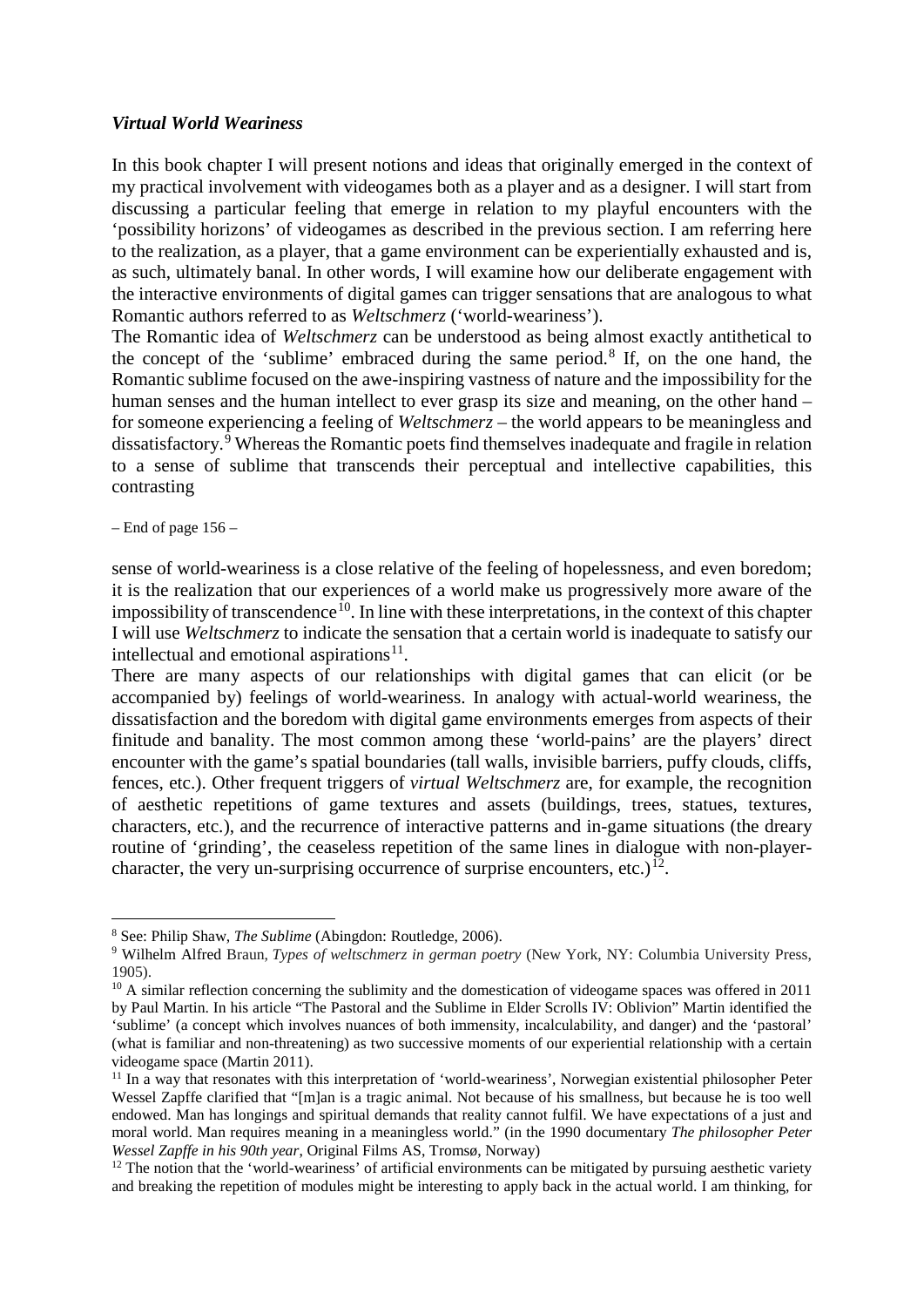– End of page 157 –

Some of the recent work by game scholar Sebastian Möring focuses on the sense of boredom and meaninglessness that emerge when the challenges that are present in a game world have been overcome or removed and all enemies have been defeated.<sup>[13](#page-3-0)</sup> Experiencing such a virtual world can by definition trigger the feeling of weariness discussed above, as significant parts of its meaning and appeal have already been effectively done-away (or played-away). This is especially the case in relation to the so-called 'games of progression',<sup>[14](#page-3-1)</sup> whose ludic setup affords and invites the overcoming and the removal of challenges and enemies as their *raison d'être*. In line with what was just observed, I have suggested elsewhere that perhaps the only possibility for something extra-ordinary (and to a degree transcendent) to happen within virtual environments is to be found in our experiences of glitches, by which I mean our interactive encounter with non-catastrophic malfunctions of computer software or hardware that are recognized as anomalous.[15](#page-3-2)

If it is evident for  $us - as$  players – that the experience of empty, repetitive, and evidently limited environments is a crucial trigger for virtual *Weltschmerz*, it is equally clear that the designers and developers of digital games have an interest in keeping their audience from experiencing that particular kind of dissatisfaction. As a consequence, the most common design techniques aimed at delaying the emergence of virtual world weariness involve making those triggers as inconspicuous and difficult to encounter as possible for the players. A very obvious example of this design objective can be recognized in the fact that the literal horizons of digital game environments are often presented as the aesthetic or thematic illusions of distant lands, buildings, cities, islands, planets, and star systems that exist at the periphery of our

 $-$  End of page 158  $-$ 

 $\overline{a}$ 

vision and cannot be reached or examined closely. Similar strategies of unknowability or concealment of the spatial boundaries of virtual worlds also include their being presented to the player in ways that make contextual sense within the fictional setting of a certain environment; to represent them as parts of the environment that are intuitively impossible to overcome, inaccessible, or obviously deadly. Among the most common ways to give fictional meaning and to disguise the spatial limits of digital games are precipitous mountain ridges, impassable lakes of magma, cliffs, broken bridges, tall walls, electrified fences, endless stretches of water, *et cetera*. Other strategies to prevent the experiential encounter with a virtual space's borders and boundaries involve creating game spaces that have 'periodic boundary conditions' (worlds that wrap onto themselves as if they were enfolded over a sphere). This is the case, for example, of the 1979 arcade classic *Asteroids* (1979). Yet another approach for making the spatial boundaries of a videogame impossible to be experienced *as* boundaries is having a digital game that progressively generates new (coherent and playable) content as the

instance, about the possible application of principles and ideas presented in this paper to modular and repetitive architectural designs such as those commonly characterizing public housing and rationalist city-planning.

<span id="page-3-0"></span><sup>&</sup>lt;sup>13</sup> Sebastian Möring, "On the Relation of Boredom and Care in Computer Game Play from and Existential Ludological Perspective," paper presented at the *Ludic Boredom Workshop*, 2018, June 1<sup>st</sup>, 2018 at the Brandenburg Center for Media Studies, Potsdam, Germany.

<span id="page-3-1"></span><sup>14</sup> Jesper Juul, "The Open and the Closed: Games of Emergence and Games of Progression," in *Computer Games and Digital Cultures Conference Proceedings*, edited by F. Mäyrä (Tampere, Finland: Tampere University Press, 2002), 323–329. 15 See: Stefano Gualeni, "On the de-familiarizing and re-framing effects of glitches and glitch-alikes" proceedings

<span id="page-3-2"></span>of the 2019 *DiGRA International Conference*: *Game, Play, and the Emergent Ludo Mix*, 2019.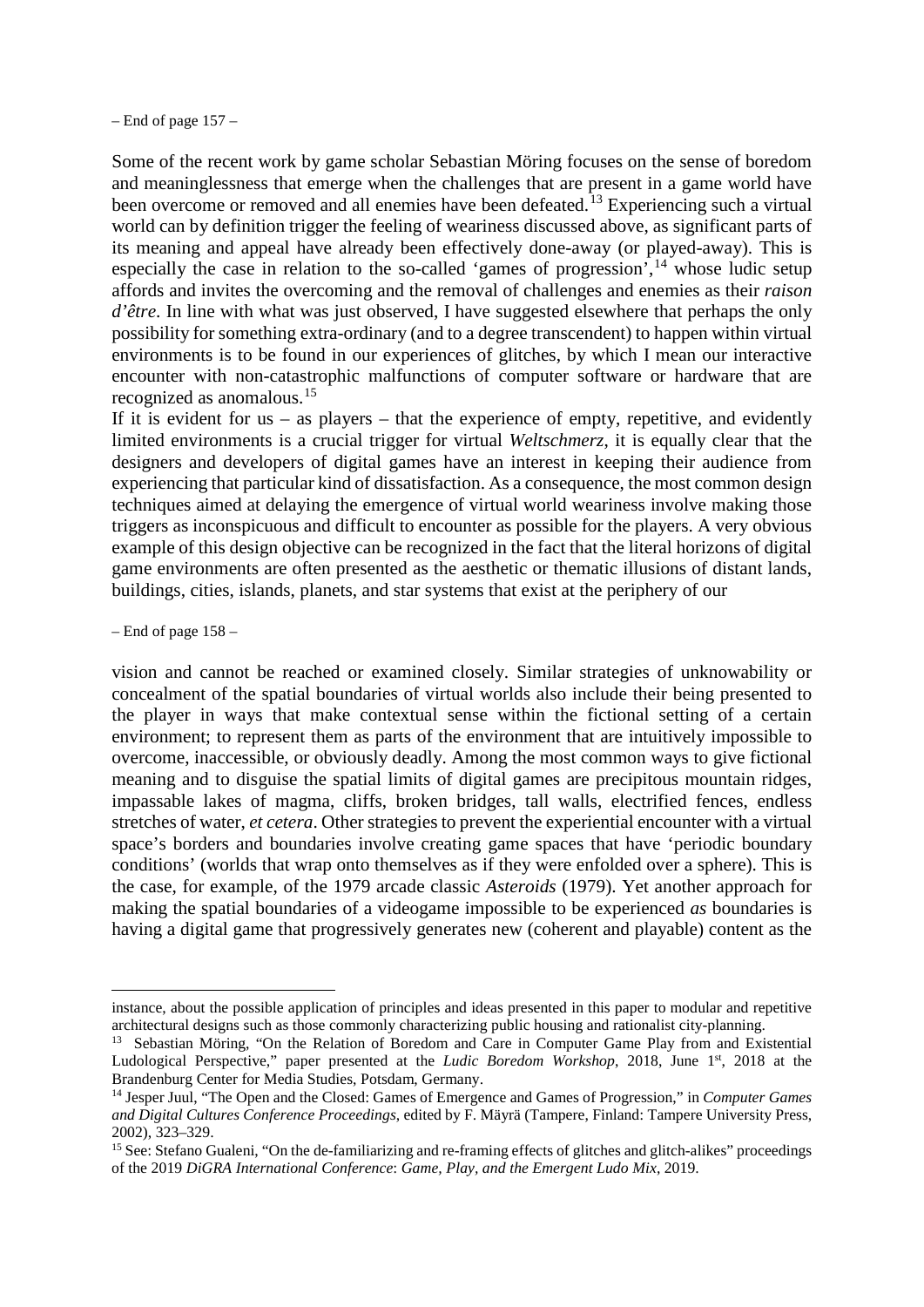players move beyond spaces that were previously visited (as do Mojang's *Minecraft* (2009), CCP's *EVE Online* (2003) and Hello Games' *No Man's Sky* (2016) to name a few).

As indicated in the title of this book chapter, my objective with this text is that of identifying and discussing game design approaches and solutions for delaying the experiential erosion of digital environments. In other words, for now I will specifically focus on the spatiality of virtual environments, and on ways to deal with their artificiality and their consequent finitude as designers. I will pursue this objective through reflections upon my own hands-on experience as a videogame designer as well as in structured discussions with scholars and independent videogame developers who treat working around the emergence of world-weariness as one of the focal points of their design work. The interviewees for this essay were (in alphabetical order):

- Mike Cook Independent videogame developer and game researcher [\(http://www.gamesbyangelina.org\)](http://www.gamesbyangelina.org/)
- Mark R. Johnson Game studies scholar and independent videogame developer of *Ultima Ratio Regum* (https://www.markrjohnsongames.com/games/ultima-ratio-regum)
- Antonios Liapis Researcher in the field of procedural videogame content generation (http://www.antoniosliapis.com)
- Niccolò Tedeschi Artist and game developer at *Santa Ragione*, the independent videogame development team behind *Fotonica* [\(http://www.fotonica-game.com\)](http://www.fotonica-game.com/) and *Mirrormoon EP* [\(http://www.mirrormoongame.com\)](http://www.mirrormoongame.com/)

– End of page 159 –

## *On delaying the experiential erosion of digital environments*

Emphasizing a particular kind of existential dissatisfaction that manifests itself in digital environments, researcher and developer Mike Cook argued that "we dream of doing and being a particular thing in a world, and then we find ourselves unable to do it. It is a typical 21st century condition – to be trying our hardest to escape into a digital world and then realize that we cannot act in the way we wanted. It is almost like being in a nightmare where one is unable to move one's arms, or to speak."

Interestingly, our 'weariness' has, for Cook, less to do with the granularity of the environment in question and more with its regularity: the more familiar we become with a certain world and its logics, the less interesting and surprising this world gets, progressively losing any sense of the sublime. In his interview for this essay, Cook focused his attention on the repetition and the modularity of elements in digital environments, aesthetical components of the experience of a game world that are particularly problematic for someone, like himself, who aspires to generate interesting, playable environments algorithmically. Over time, he argued, "we become numb to the patterns inherent in the algorithms that constitute the world."

Solutions to this problem in particular were largely shared by all the developers and researchers I interviewed. Everyone recommended, for example, the intentional masking or breaking of computer-generated patterns (through procedural content generation) with authored content (that is custom elements directly designed by humans). The rationale behind this widely-shared advice is that the integration of procedural content with custom-created assets can trick the human brain into misinterpreting the complexity of a computer generator and overestimating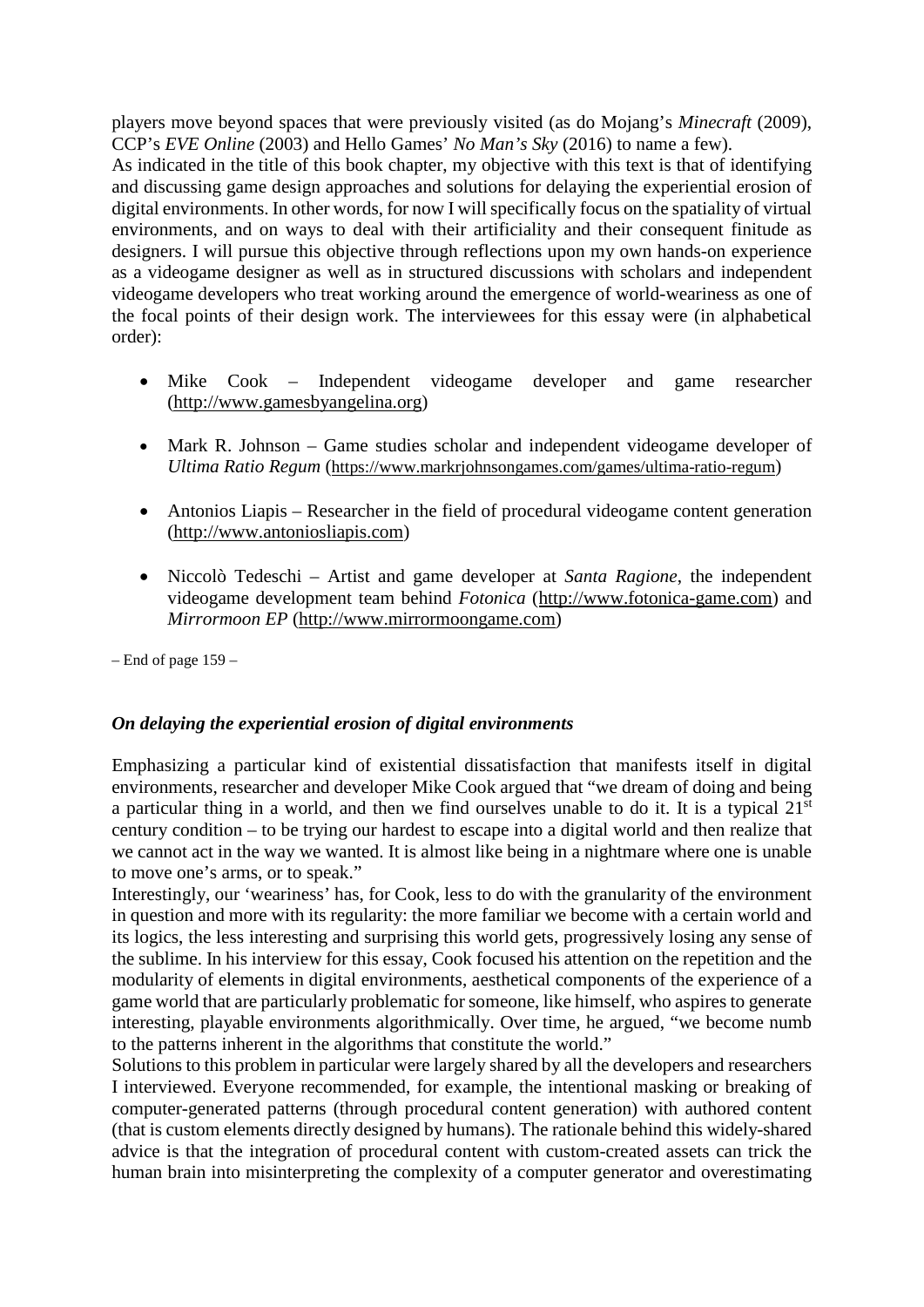the aesthetic variety and experiential richness of a digital environment. "The player builds a mental model of how content is generated in a certain world," Cook explained,

– End of page  $160 -$ 

"and then they encounter something that does not fit that model. Their assumption that the hand-made content comes from the same algorithm that generated the rest of the world prompts them to re-evaluate their initial mental model, and in this way their respect and interest for that world erodes a little slower."

Additional ways to mask the regularities and the repetitions of procedurally generated content in virtual environments that were discussed by my interviewees include:

- adding 'noise' to pre-designed game content; that is, allowing a generator to introduce small aesthetical and functional variations to existing game modules in order to make it hard for the players to recognize them as something already 'known' (this is the case, among others, of *Mossmouth*'s 2013 videogame *Spelunky*);
- giving the players themselves the possibility and tools to modify, destroy, or reconstruct shared virtual environments. Liapis explained in his interview for this essay that these tools allow the players to provide additional complexity and experiential richness to interactive, digital spaces that will – because of that – inevitably feel less artificial and more 'lived';
- using data from the internet to both disguise procedurally generated patterns and to allow a digital environment to feel more 'worldly' by means of referencing recent, actual events;
- erasing all the saved states and information about a world when a game session ends. According to what Johnson argued in his interview for this essay, losing information and access to a world as well as the civilizations that inhabited it, its undiscovered religions and tales, and its unvisited lands after a game is over not only makes it harder to reverse-engineer the ways in which that world was generated, but can also trigger a lingering feeling of mystery about it.

In addition to the virtual *Weltschmerz* elicited by experientially encountering the boundaries of virtual worlds and to the stale repetition of spatial as well as interactive patterns, both Tedeschi and Johnson recognized a third trigger for 'world-weariness' that is common in contemporary videogames: the fact that events in virtual worlds are often inconsistent with their narrative (or more widely thematic) context. The experience of contextual dissonance emerges from the need that the game developers have to constantly negotiate their creative and expressive aspirations with technical and

functional limitations imposed by the technologies they are using. As players, according to both Tedeschi and Johnson, we are constantly (and painfully) comparing virtual experiences with actual ones (that are considered our 'phenomenological bedrock'), and we are also measuring the former against the backdrop of established expressive forms, their genres and

 $-$  End of page 161 $-$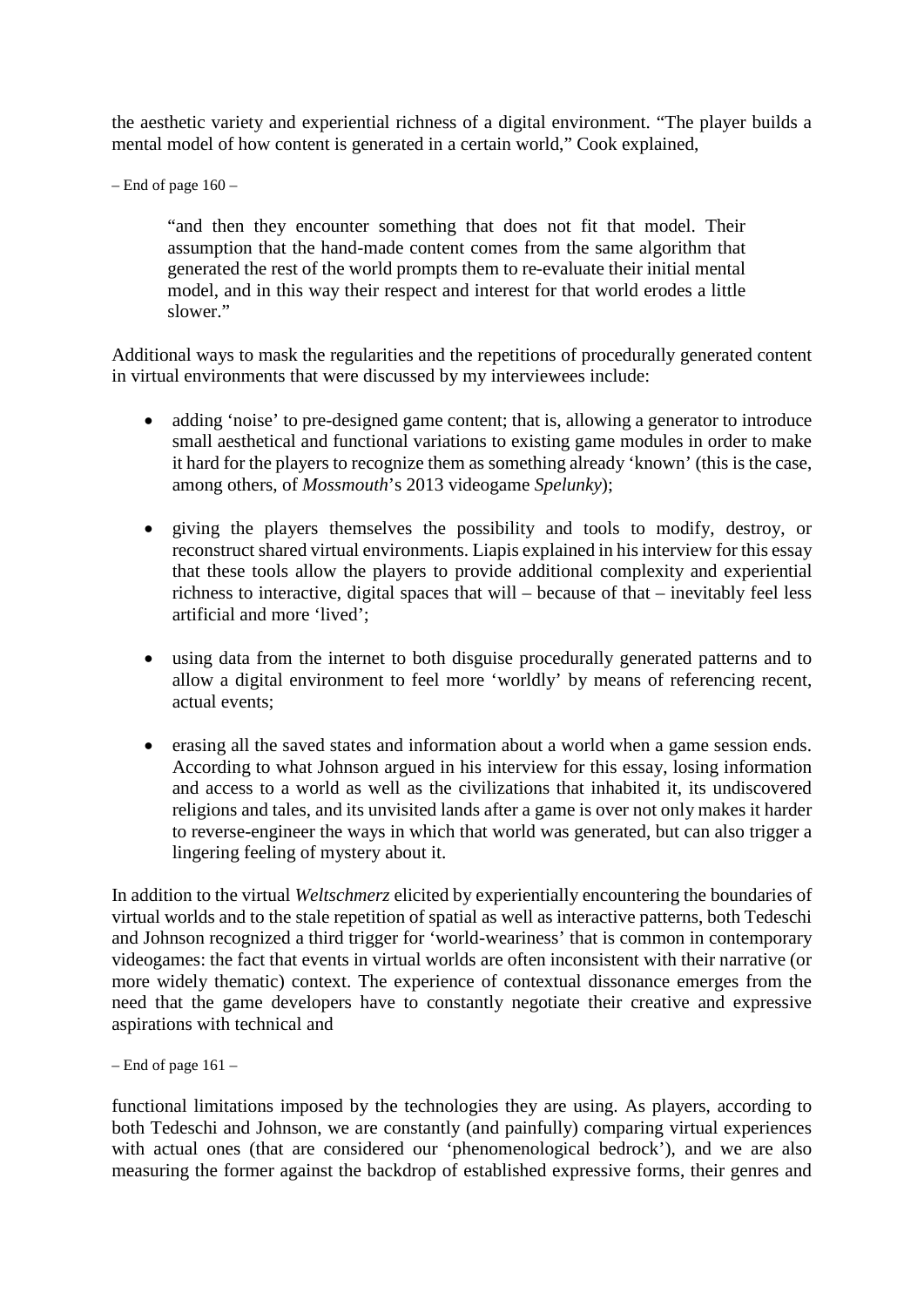canons. Tedeschi clarified this point with an example that I believe will be illuminating for the readers. He stated that

"in *Red Dead Redemption* (2010), a videogame that amply borrows its themes and aesthetics from the Western movie genre, it is possible to walk into various saloons and engage non-player characters in a game of poker. What I am about to discuss resonates with the representations of the American Old West that we are all more or less familiar with: I am in a saloon playing poker in the world of *Red Dead Redemption*. After a few hands, I have almost lost all of my money and so – while the game is still ongoing – I decide to stand up, shoot all of the other players, and walk out with all the money. Once I have killed all of the other players, however, no money is to be found on their bodies or on the table where we were playing. Apparently, *Red Dead Redemption* treats the game at the poker table as a technically separate instance of the world, rather than a part of it. My actions, which were completely consistent with what has been established in the Western genre, are not acknowledged by the game. At that point, that world revealed its artificial constitution and lost its 'worldliness' for me… To a point that everything from that point on felt phoney and pointless."

In response to the problem of thematic inconsistency, Tedeschi and Johnson each suggested design solutions that the creators of interactive, digital environments could start to employ with today's technologies and tools. In his interview, Tedeschi argued that the kind of contextual dissonance that he diagnosed could be avoided by setting up worlds that do not reference the actual one. Resorting to his words referring to *Santa Ragione*'s design for their 2013 game *Mirrormoon EP*, we learn that they tried

"to propose a very abstract experience in terms of narration, interaction and aesthetics. The world of *Mirrormoon EP* is never wholly defined: it is an open world, a minimal world that is simply 'suggested' to the player. This 'openness' might not be the final solution to the problem of thematic inconsistency, but I think it goes in the right direction, that is letting the players interpret what they encounter rather than pre-determining for them how a world is to be understood on the basis of previous, common experiences. This could be understood as a Duchampian approach to game design: *ce sont les regardeurs qui font les tableaux*."

– End of page 162 –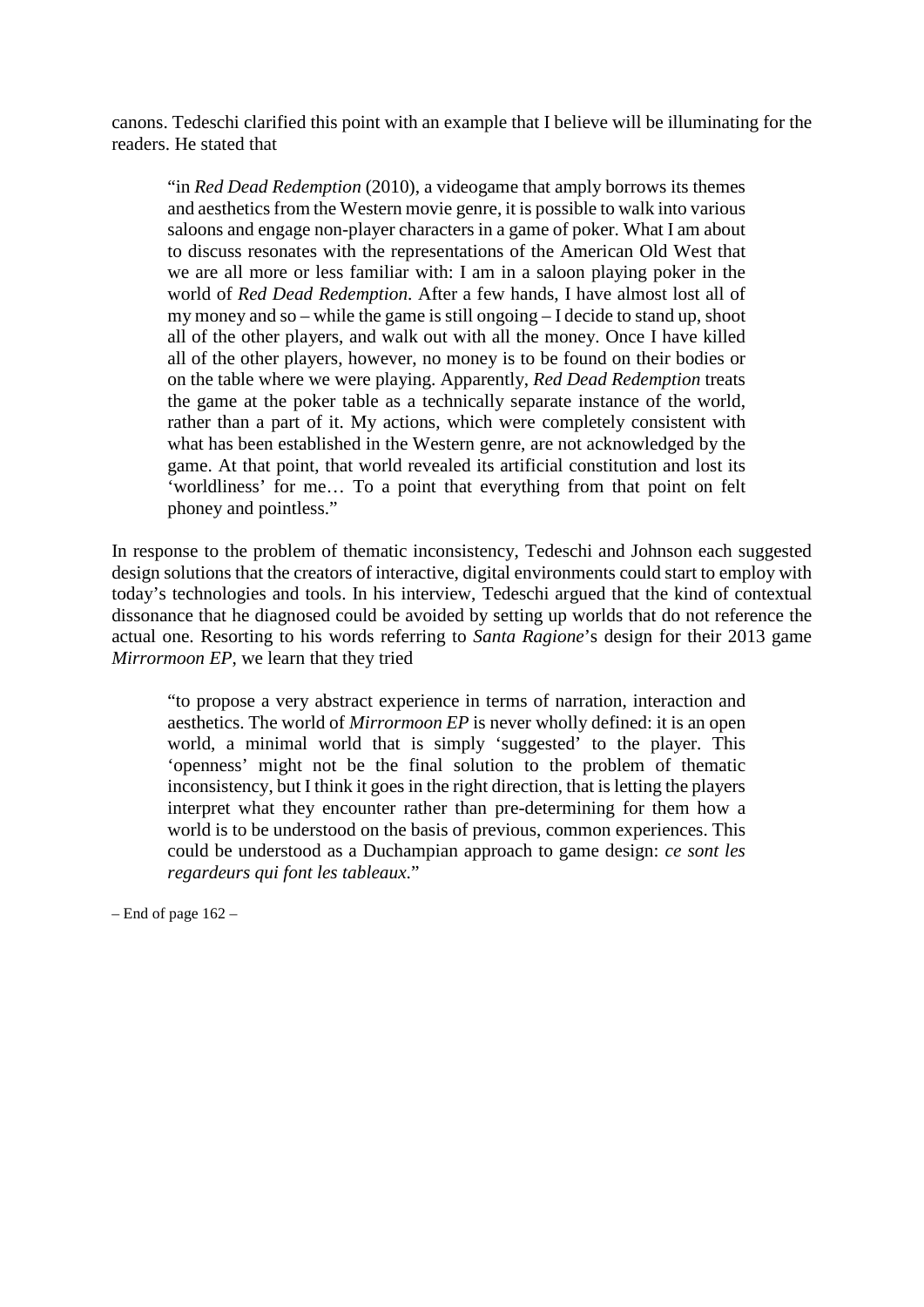

**Figure 70:** A screenshot of *Mirrormoon EP* (Santa Ragione, 2013) exemplifying the minimal, procedurally-generated features of their explorable content

Discussing the same problem specifically in relation to procedurally generated environments, Johnson foresaw developments and new techniques that could ensure the emergence of more believable and coherent worlds. Johnson, who pioneered some of those techniques himself in his 2012 game *Ultima Ratio Regum*, insisted that part of the solution consists in striving to generate all the components of a virtual world in an interconnected fashion, so that each aspect natively relates to every other aspect. It is relatively easy, wrote Johnson,

"to make a generator that spits out Game-of-Thrones-esque names for cities like 'Wolfweald', or 'Queen's Throne', or 'Dragonlance', or whatever… But the real challenge is making those generated things to 'percolate' down through the remainder of that world, to reflect in everything: from how people speak, to what they wear, how they act, what their history is, et cetera."

– End of page 163 –

### *Conclusions*

Beyond contributing fitting comments on the design and the procedural generation of less 'painful' worlds to this chapter, Liapis mentioned in his interview something that I consider to be worth particular attention; something with which – in the cautionary spirit that is typical of the concluding sections of some literary works – I would like to close this essay.

In response to one of my questions – or, rather, as an amendment to  $it$  – Liapis called my attention to the fact that it would be paradoxical to think of our sense of unease and dissatisfaction in videogames as simply meaning that we would prefer to pursue any task in the actual world. He did not believe that we would – say – do laundry or grocery shopping rather than exploring enchanted kingdoms in a high-fantasy game world. Although he admitted